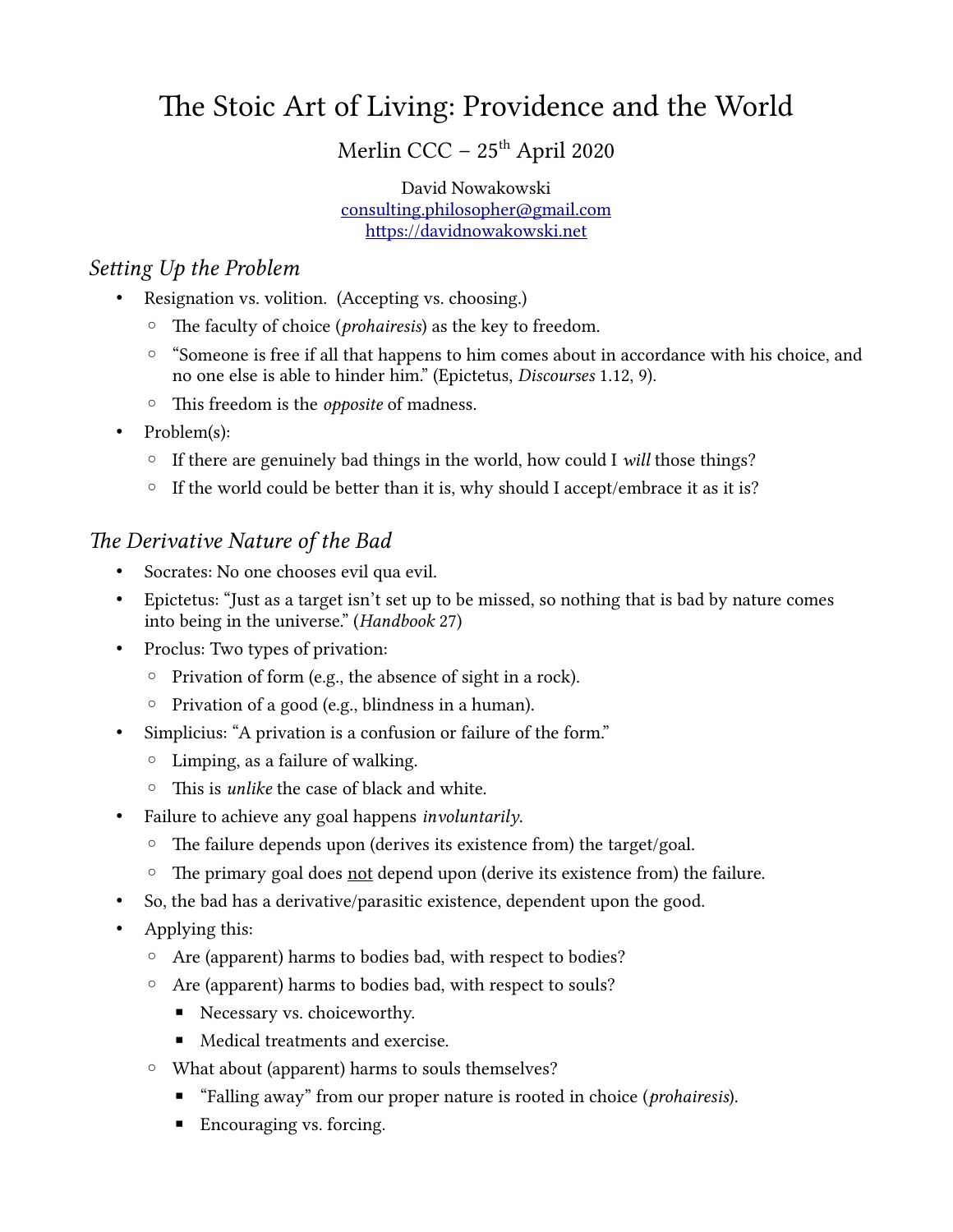### Do the Gods Care?

- Providence.
	- Greek pronoia (noein, 'to perceive/know'; nous, 'intellect'); Latin providentia (videre, 'to see/know').
	- Greek kosmos: an ordered whole.
- Providence for the world as a whole.
	- Basic principle: The cause must be more perfect than the effect.
		- **If the parts are governed by nature, so too the whole.**
		- The cosmos is a living being composed of living beings:
			- "a body made of bodies" (Marcus Aurelius, Meditations 5.8).
			- "an animal composed of animals" (Plato, Timaeus).
	- The "watchmaker" argument (in Cicero, a clockwork orrery; compare William Paley).
	- The shepherd who sees a ship for the first time?
	- Perpetuation of species.
- Providence for all individuals?
	- Disputed examples: The general, the statesman, the household manager.
	- What about the doctor? (Surgery, cautery.)
	- Epictetus: Start with plants → Human bodies → Rational souls. (Discourses 1.14)

| A soldier's oath to Caesar                        | Epictetus' oath to Zeus                                                                     |
|---------------------------------------------------|---------------------------------------------------------------------------------------------|
| given wages                                       | given all good things needful for life<br>and above all, given the power of choice          |
| swear to hold the safety of Caesar about all else | swear never to disobey, find fault with, or<br>complain about anything granted to us by God |
| thus, holding Caesar in the highest honor         | thus, we "hold <i>ourselves</i> in higher honor than all<br>else"                           |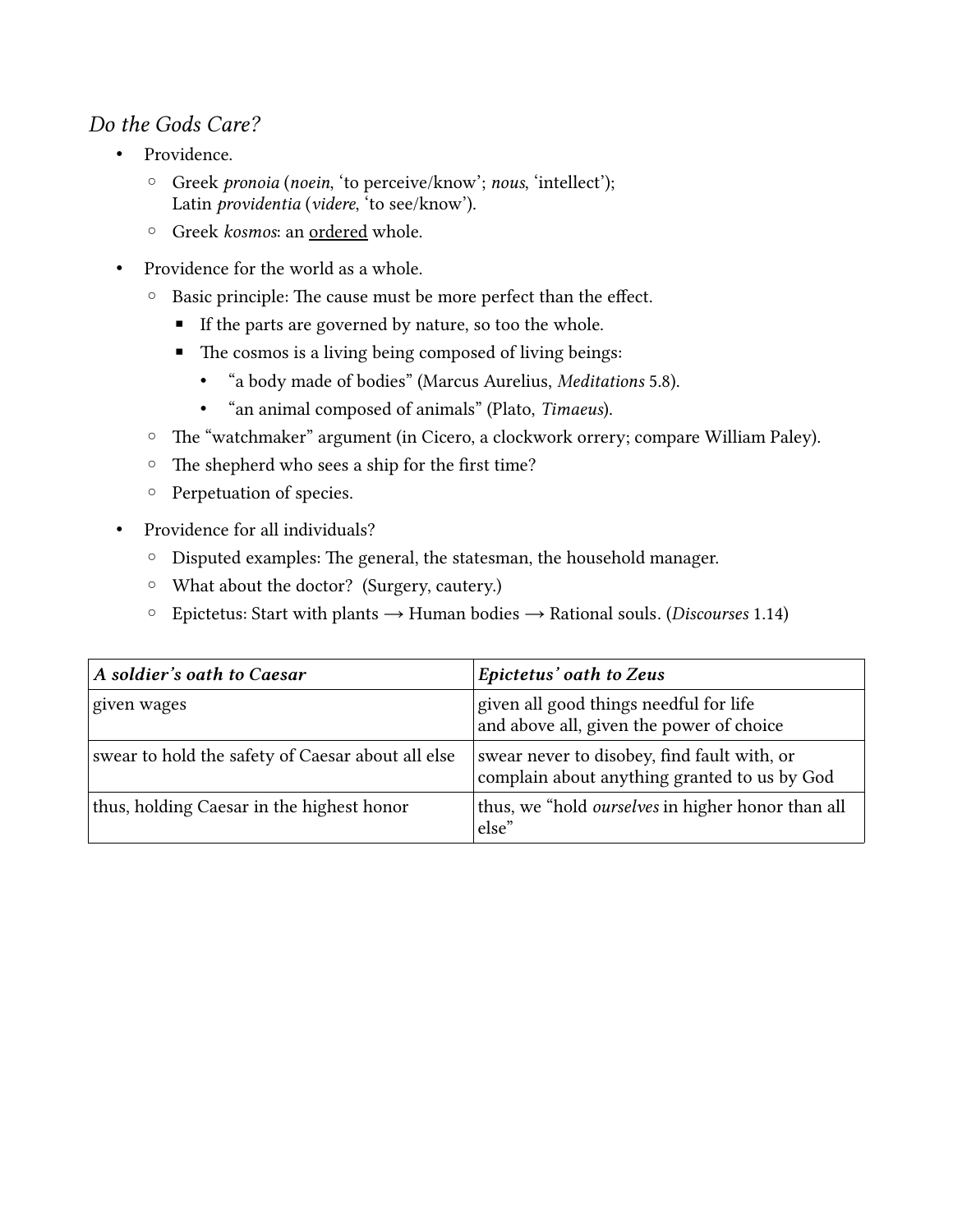#### Encore: Epictetus on Education (Discourses 1.12)

- Two equivalent questions:
	- How may I follow the Gods in everything?
	- How may I become free?
- Education is about learning what to want.
	- Examples: spelling, music.
	- "There would be no point in trying to gain knowledge of anything, if it could be adapted to fit everyone's individual tastes."
	- "True education consists primarily in this, in learning to wish that everything should come about just as it does."
- The person who wishes the contrary is already in prison.
- The status of a human being...
	- As a body, vastly inferior to the cosmos.
	- In terms of reason, "not at all inferior to the Gods."

People ask, 'Have you ever seen the Gods you worship? How can you be sure they exist?' Answers: i. Just look around you.

ii. I've never seen my soul either. And yet I revere it. That's how I know the Gods exist and why I revere them from having felt their power, over and over.

– Marcus Aurelius, Meditations 12.28 (trans. Hays)